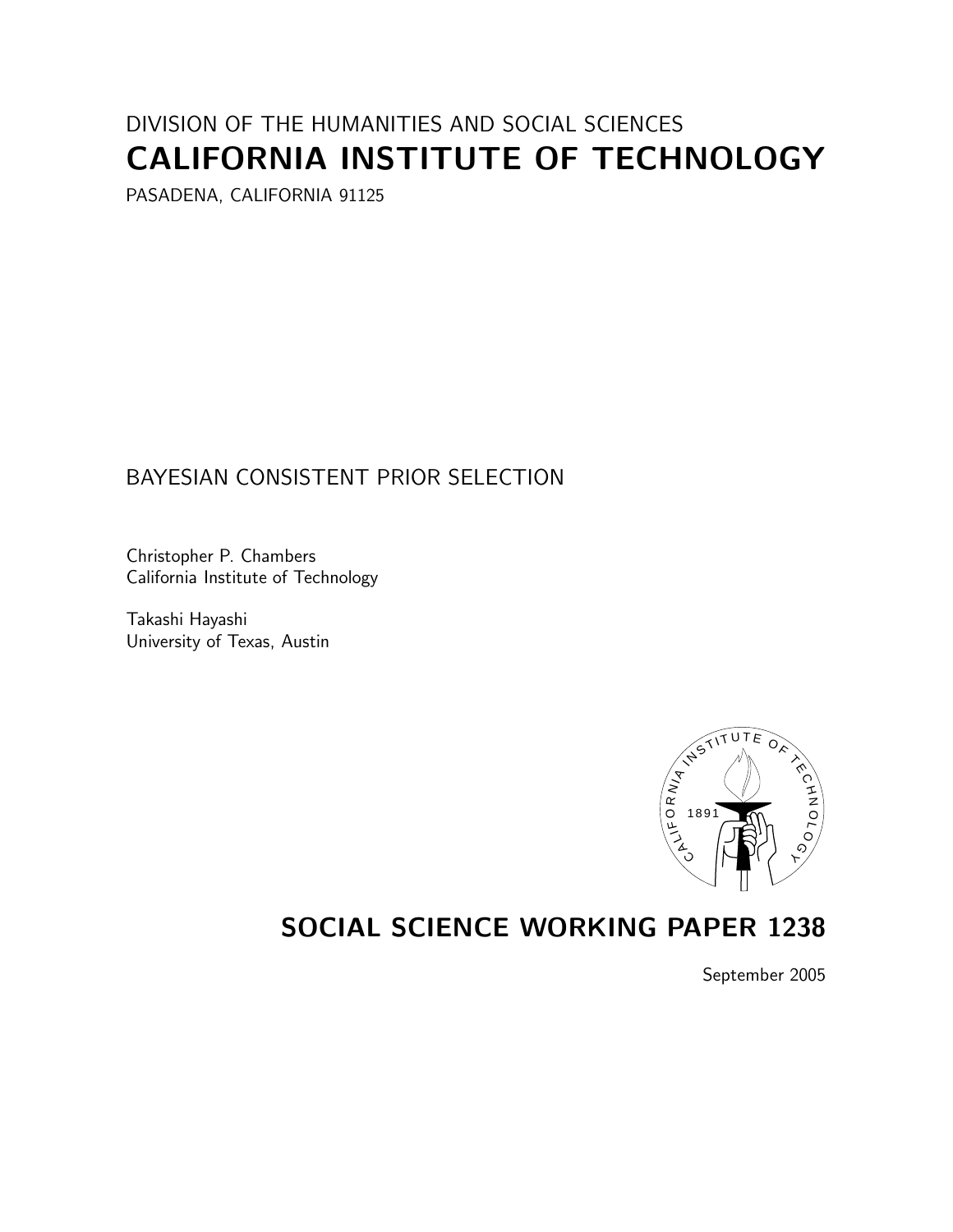# **Bayesian consistent prior selection**

Christopher P. Chambers Takashi Hayashi

#### **Abstract**

A subjective expected utility agent is given information about the state of the world in the form of a set of possible priors. She is allowed to condition her prior on this information. A set of priors may be updated according to Bayes' rule, prior-by-prior, upon learning that some state of the world has not obtained. We show that there exists no decision maker who obeys Bayes' rule, conditions her prior on the available information (by selecting a prior in the announced set), and who updates the information prior-byprior using Bayes' rule. The result implies that at least one of several familiar decision theoretic "paradoxes" is a mathematical necessity.

JEL classification numbers: C11, D01, D80, D81

Key words: subjective expected utility, Bayes' rule, prior selection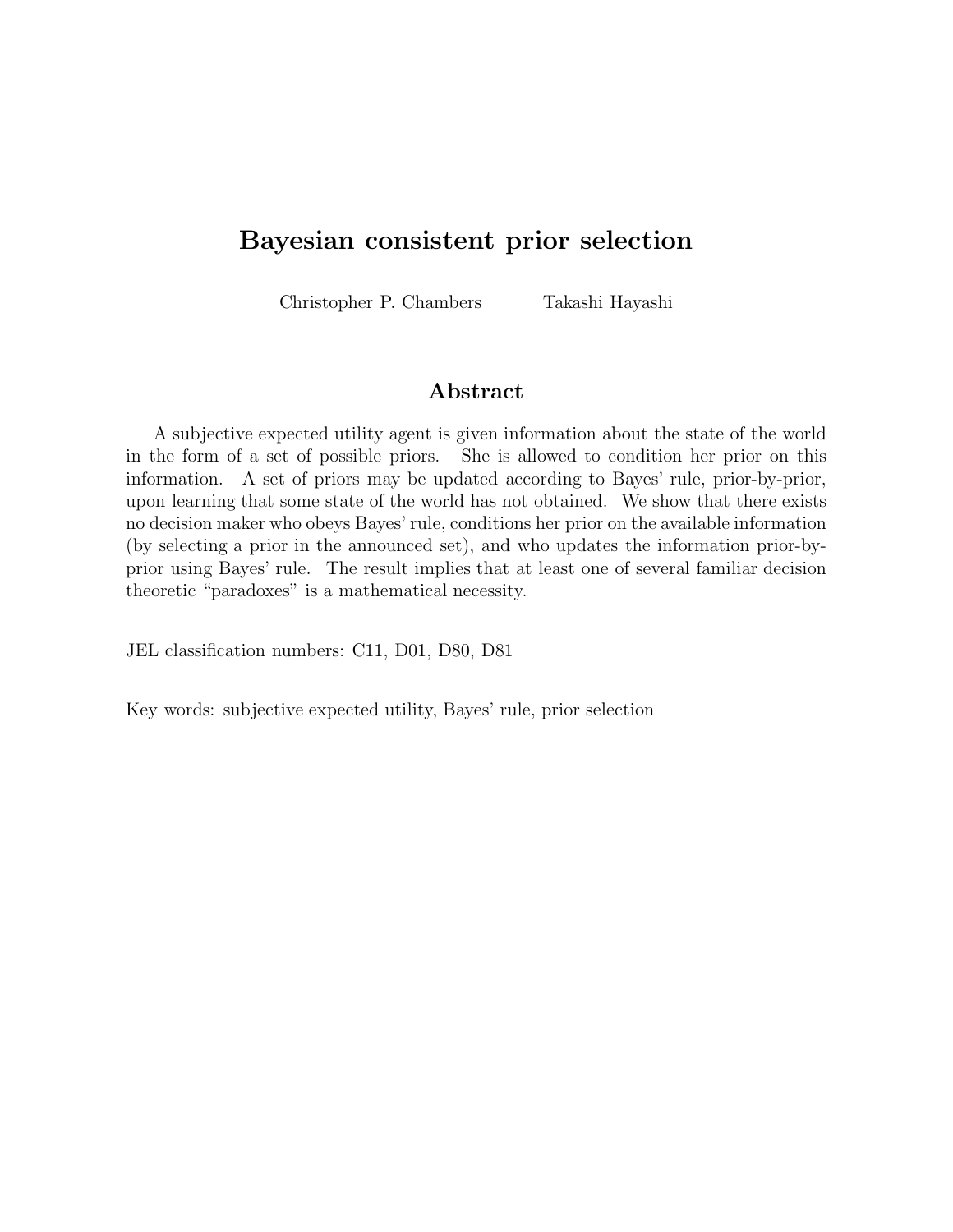# **Bayesian consistent prior selection** <sup>∗</sup>

Christopher P. Chambers Takashi Hayashi

## **1. Introduction**

The classical theories of Savage [16] and Anscombe and Aumann [2] serve to provide behavioral foundations in environments of subjective uncertainty justifying the hypothesis of subjective expected utility. An agent whose behavior conforms to the axioms of either model can be viewed as if she perceives uncertainty in a probabilistic sense. Thus, she attributes some probability measure to the set of states of the world, and evaluates state-contingent payoffs in an expected utility fashion, with respect to this probability measure. The theories are very elegant and the behavioral conditions posited are quite intuitive. However, a significant gap in the theory is that it provides no method of specifying how such a probability measure should be formed.

Recently, several models have been proposed which attempt to fill this gap. One example is the case-based decision theory of Gilboa and Schmeidler [12]. In this model, past experiences of the decision maker are explicitly modelled and incorporated in the formation of a prior. Other models assume the decision maker is given some information about the true state of the world, in the form of a *set of priors* (for example, see Ahn [1], Damiano [3], Gajdos et al. [8, 9], Hayashi [13], Klibanoff et al. [14], and Stinchcombe [18]). The decision-maker is given the information that the "true" prior lies in some possible set. She is then allowed to form a subjective probability which depends on this information. This is the approach we follow.

To understand this approach, recall the classical Ellsberg paradox [4]. An urn contains balls of many colors. The decision maker is told that the composition (relative proportions of colors) of the balls in the urn lies within some set, but is told nothing else. A ball is drawn, and the state of the world is the color of ball drawn. A composition of balls in an urn is identified with a probability measure over the states. The idea is that the decision maker's subjective probability over the states of the world can depend on the information she is given.

<sup>∗</sup>We would like to thank Kim Border, Federico Echenique, Larry Epstein, and Bill Zame for helpful discussions and comments. All errors are our own.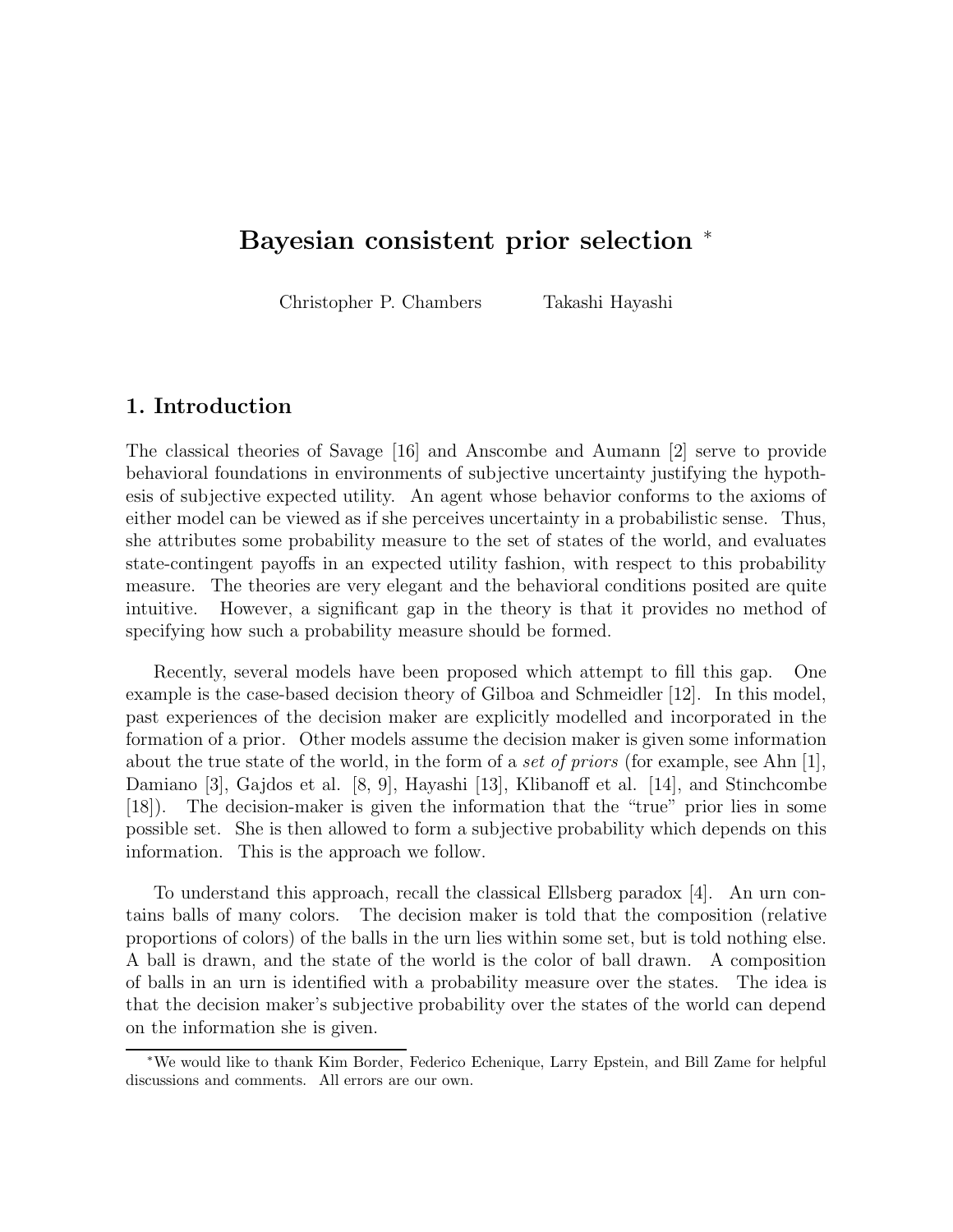Our primary result in this note demonstrates a fundamental conflict in such a model. Informally speaking, we establish that any subjective expected utility agent who obeys Bayes' rule cannot reasonably condition her subjective probability on the information given to her. More specifically, we take "reasonable" to mean that if the set of priors revealed to the agent is both closed and convex, then the agent is required to select a subjective probability from this set.

To understand the result more concretely, return to the Ellsberg urn example. Suppose there are three colors of balls in an urn, say, red, blue and, green. The decision maker is told that the composition of balls lies within some set, and she constructs a subjective probability over the states (colors) as a function of this information. Now, suppose that it is revealed to the decision maker that all green balls have been removed from the urn. This is equivalent to being told that the state of the world is not green, so the decision maker should naturally update her subjective probability according to Bayes' rule (conditioning on the event that red or blue occurs). Moreover, the decision maker's objective information has also clearly changed. For any possible composition of balls that the decision maker was originally given, the composition has changed so that there are no green balls. Viewing a composition as a probability, the new compositon is simply the Bayes' update of the original probability conditional on the event that the green state did not obtain. Thus, the decision maker possesses an information set now which is the prior-by-prior update of the original information set (the new set consists of the set of Bayesian updates of the priors in the original set).

It is important to stress here that the set of priors models *objective information*. Prior-by-prior updating is totally objective in this environment. This stands in stark contrast to models which feature a set of subjective priors, where different subjective updating rules have been proposed (see, for example, Gilboa and Schmeidler [11]).

We require that the Bayesian update of the decision maker's original prior in this environment is exactly the prior she would have selected had she originally been told the updated set of priors. A decision maker who behaves in such a way always looks ahead, considering what she would do if one or more states does not obtain. A decision maker who does not behave in this way faces two situations with identical information, and treats them differently depending on how she arrived at the information.

The impossibility result demonstrates that such a decision maker does not exist. It is impossible for a subjective expected utility decision maker to obey Bayes' rule, always select a prior from the information set given to her, and always treat situations independently of how she arrived at them. Thus, we establish that *all* decision makers must violate one of the principles specified above. We believe this provides a mathematical argument explaining the prevalence of various decision-theoretic paradoxes (the Ellsberg paradox, non-Bayesian updating). *All* decision makers *must* exhibit behavior that can be described as "paradoxical," at least according to a subjective expected utilty standpoint.

Section 2 discusses and proves the main theorem. Section 3 discusses the implications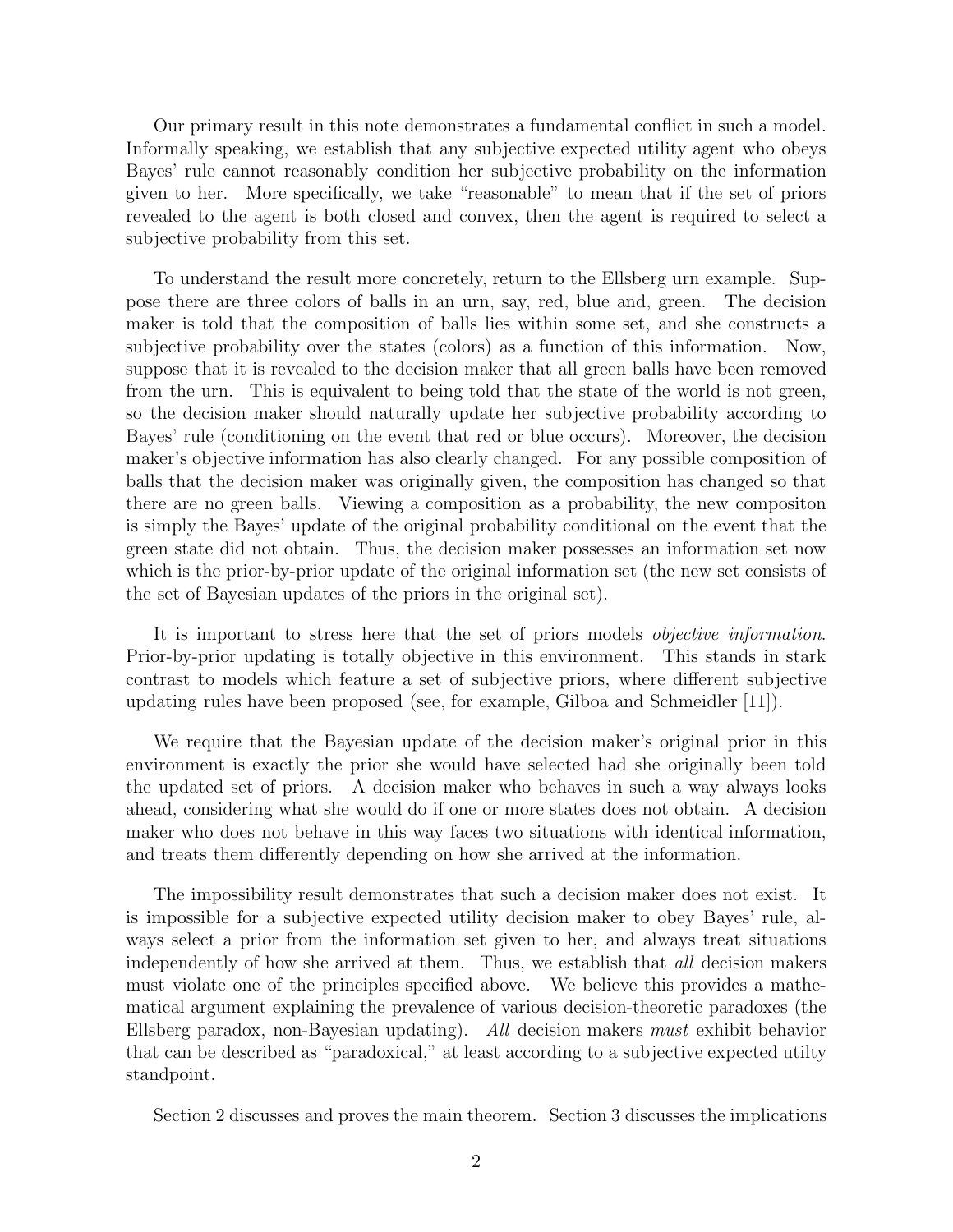of the result and concludes. An Appendix extends the analysis to an environment in which decision makers are allowed to make set-valued selections. The results in this environment are surprisingly not much more promising.

#### **2. The model and primary result**

Let  $\Omega$  be a finite set of states of the world. For any nonempty subset  $E \subset \Omega$ , the set of probability measures over E is denoted  $\Delta(E)$ . The set of all convex and compact subsets of  $\Delta(E)$  is denoted  $\mathcal{P}(E)$ . The set of all convex and compact subsets of  $\Delta(E)$ consisting only of measures having full support on E is denoted  $\mathcal{P}^{fs}(E)$ .

A **prior selection problem** consists of a nonempty subset of  $\Omega$ , say, E, and a set  $P \in \mathcal{P}(E)$ . The domain of all prior selection problems will be written X, and the domain of all prior selection problems  $(E, P)$  for which  $P \in \mathcal{P}^{fs}(E)$  is denoted  $\mathcal{X}^{fs}$ .

A **prior selection rule** is a function  $\psi: \mathcal{X} \to \bigcup_{E \in 2^{\Omega} \setminus \mathcal{O}} \Delta(E)$ , such that for all  $(E, P) \in \mathcal{X}, \ \psi(E, P) \in P$ . A full support prior selection rule takes as domain  $\mathcal{X}^{fs}$ . We generalize the notion of a prior selection rule in the appendix, in order to accommodate the possibility of an agent who selects a set of priors.

Our main interest is in studying the prior-by-prior updating rule for sets of priors, and in understanding when a prior selection rule is consistent with respect to Bayesian updating. To this end, we will be concerned only with full support prior selection rules (so as not to worry about the case in which one must update on a set of probability zero). Thus, for all nonempty  $E \subset \Omega$ , and for all nonempty  $F \subset E$ , for all  $P \subset \mathcal{P}^{fs}(E)$ , the set  $P^F \subset \mathcal{P}^{fs}(F)$  is given by

$$
P^{F} \equiv \left\{ \frac{p}{p(F)} \vert_{2^{F}} : p \in P \right\}.
$$

Hence,  $P<sup>F</sup>$  is simply that set of probabilities that results from updating P prior-by-prior.

A full support prior selection rule is **Bayesian consistent** if for all  $(E, P) \in \mathcal{X}^{fs}$ , and for all nonempty  $F \subset E$ ,  $\psi(F, P^F) (\cdot) = \psi(E, P) (\cdot | F)$ . In other words, the prior selected when information about the state is revealed is simply the Bayesian update of the originally selected prior.

The primary purpose of this note is to establish that there exists no full support prior selection rule satisfying Bayesian consistency.

**Theorem:** Suppose that  $|\Omega| \geq 3$ . Then there exists no Bayesian consistent full support prior selection rule.

**Proof.** Let  $E \subset \Omega$  such that  $|E| = 3$ . Without loss of generality, label  $E \equiv \{a, b, c\}$ . We will construct four elements of  $\mathcal{P}^{fs}(E)$  These four sets are illustrated in Figure 1 1.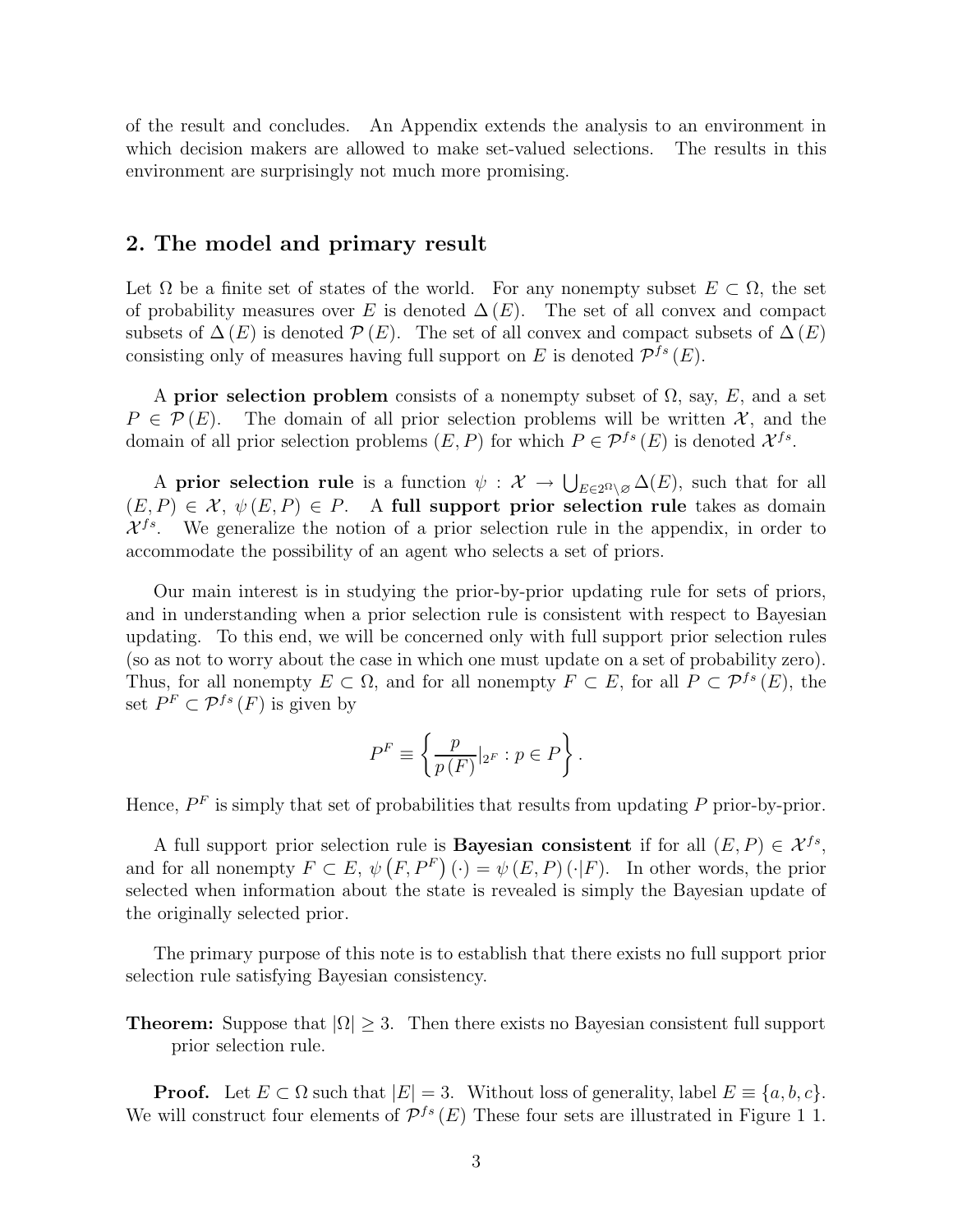Here, conv denotes the convex hull). To do so, we need to define some preliminary elements of  $\Delta(E)$ . Define  ${p<sup>i</sup>}_{i=1}^{6}$  as follows:

|       | $\it a$ | $\mathfrak{b}$ | $\mathcal{C}$ |
|-------|---------|----------------|---------------|
| $p^1$ | 3/13    | 9/13           | 1/13          |
| $p^2$ | 3/7     | 3/7            | 1/7           |
| $p^3$ | 1/5     | 3/5            | 1/5           |
| $p^4$ | 1/3     | 1/3            | 1/3           |
| $p^5$ | 3/5     | 1/5            | 1/5           |
| $p^6$ | 3/7     | 1/7            | 3/7           |

.

We define the following elements of  $\mathcal{P}(E)$ .

$$
P_1 \equiv \text{conv} \{p^1, p^2, p^3\},
$$
  
\n
$$
P_2 \equiv \text{conv} \{p^2, p^3, p^4\},
$$
  
\n
$$
P_3 \equiv \text{conv} \{p^2, p^4, p^5\},
$$
  
\n
$$
P_4 \equiv \text{conv} \{p^4, p^5, p^6\}.
$$

Consider the problems  $(E,P_1)$ ,  $(E,P_2)$ ,  $(E,P_3)$ ,  $(E,P_4) \subset \mathcal{X}^{fs}$ . We claim that  $P_1 \cap P_4$  $\emptyset$ . This is obvious; for all  $p \in P_1$ ,  $p(b) \ge 3p(c)$ . However, for all  $p \in P_4$ ,  $p(c) \ge p(b)$ .

We will now establish that  $\psi(E, P_1) = \psi(E, P_4)$ , which is a contradiction.

The argument is very geometric, so we will illustrate the first step in Figure 2 2.

Let  $p^* = \psi(E, P_1)$ . Clearly,  $P_1^{\{a,b\}} = \text{conv} \{p^1(\cdot | \{a,b\}), p^2(\cdot | \{a,b\}), p^3(\cdot | \{a,b\})\}$ and  $P_1^{\{a,c\}} = \text{conv} \{p^1(\cdot | \{a,c\}), p^2(\cdot | \{a,c\}), p^3(\cdot | \{a,c\})\}.$  By Bayesian consistency,  $\psi\left(\left\{a,b\right\},P_{1}^{\left\{a,b\right\}}\right)(\cdot)=p^{*}\left(\cdot\right|\left\{a,b\right\}\right) \text{ and }\psi\left(\left\{a,c\right\},P_{1}^{\left\{a,c\right\}}\right)(\cdot)=p^{*}\left(\cdot\right|\left\{a,c\right\}).$ 

The shaded lines on the faces of the simplex on Figure 2 are  $P_1^{\{a,b\}}$  and  $P_1^{\{a,c\}}$ . In particular, this illustrates geometrically how to find the Bayesian update of an information set. It is a projection of the information set onto the corresponding face of the simplex from the opposite vertex.

But note that  $P_2^{\{a,b\}} = P_1^{\{a,b\}}$  and that  $P_2^{\{a,c\}} = P_1^{\{a,c\}}$ . (This is also cleary visible from Figure 2). Therefore,  $\psi\left(\{a, b\}, P_2^{\{a, b\}}\right) (\cdot) = p^* (\cdot | \{a, b\})$  and  $\psi\left(\{a, c\}, P_2^{\{a, c\}}\right) (\cdot) =$  $p^* (\cdot | \{a, c\})$ . Let  $p^{**} = \psi (E, P_2)$ . By Bayesian consistency,  $p^{**} (\cdot | \{a, b\}) = p^* (\cdot | \{a, b\})$ and  $p^{**}(\cdot | \{a, c\}) = p^*(\cdot | \{a, c\})$ . But this is only possible if  $p^{**} = p^*$ . Hence, we conclude that  $\psi(E,P_2) = \psi(E,P_1)$ , and it has to lie on the facet on which  $P_1$  and  $P_2$ intersect.

The remainder of the proof lies in establishing that  $\psi(E,P_3) = \psi(E,P_2)$  and that  $\psi(E, P_4) = \psi(E, P_3)$ . That  $\psi(E, P_3) = \psi(E, P_2)$  follows from the fact that  $P_3^{\{a,c\}} =$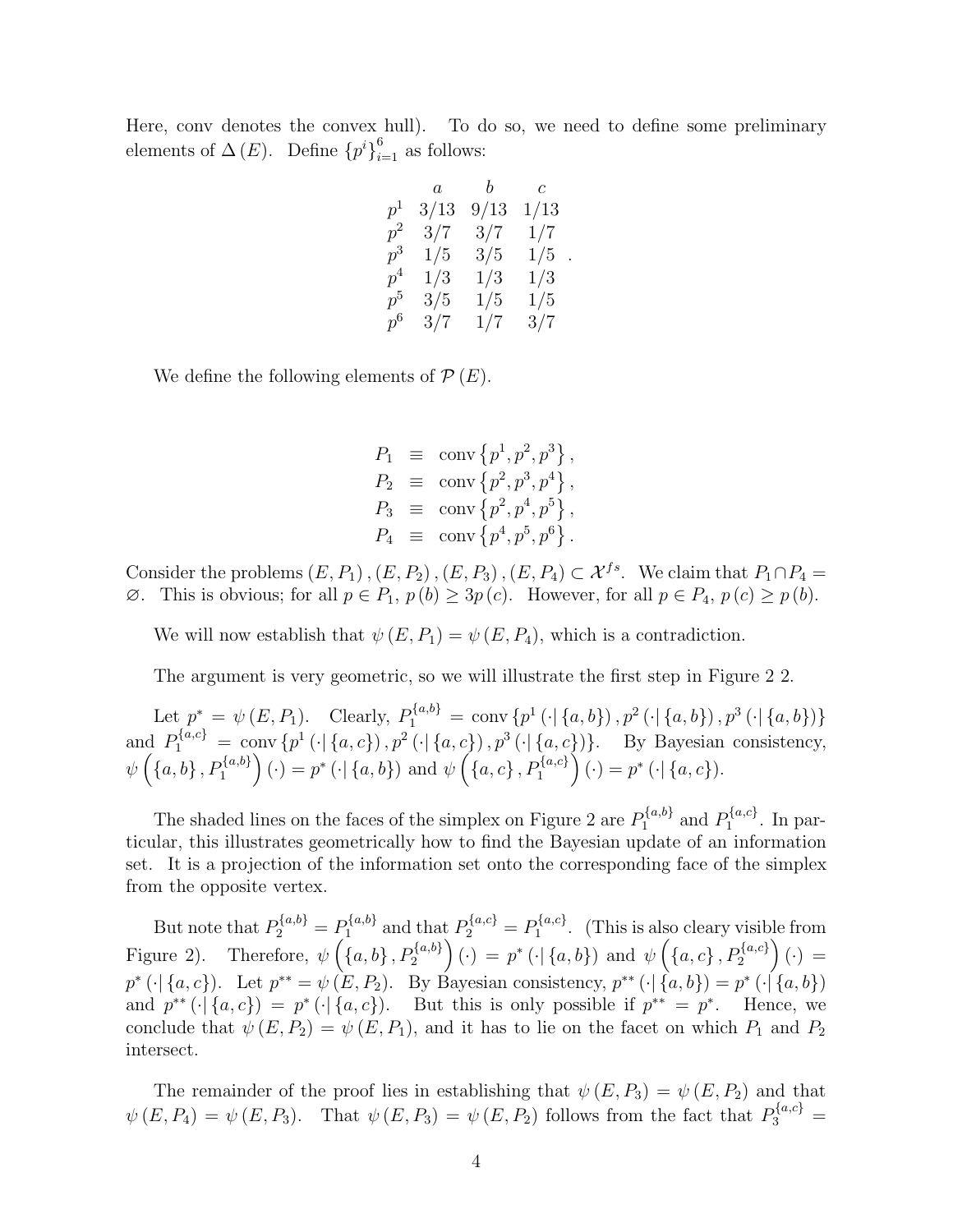

Figure 1: Information sets

 $P_2^{\{a,c\}}$  and  $P_3^{\{b,c\}} = P_2^{\{b,c\}}$ , and an identical argument using Bayesian consistency, and it has to be the point at which  $P_1$ ,  $P_2$ ,  $P_3$  intersect.

That  $\psi(E, P_4) = \psi(E, P_3)$  follows from the fact that  $P_4^{\{a, b\}} = P_3^{\{a, b\}}$  and  $P_4^{\{a, c\}} =$  $P_3^{\{a,c\}}$ , and an identical argument using Bayesian consistency. Hence,  $\psi(E, P_4)$  =  $\psi(E,P_1)$ , which demonstrates the existence of  $p^* \in P_1 \cap P_4$ , a contradiction.  $\blacksquare$ 

#### **3. Discussion and conclusion**

Our impossibility result demonstrates that there can be no Bayesian consistent prior selection rule. But what does this really mean for the theory? As we see it, it demonstrates the impossibility of the conjunction of several principles taken all at once. The primary point of this note is to demonstrate that one of these principles must be violated.

What are these principles? The first is the subjective expected utility hypothesis. The second is the selection hypothesis. The third is the dynamic consistency hypothesis. The fourth we shall refer to as the history independence hypothesis. Our claim is that *at least one* of these principles *must* be violated for any decision maker. We discuss each of these principles in turn.

#### **3.1. The subjective expected utility hypothesis**

Our model relies on the assumption that the decision maker obeys the axioms of subjective expected utility. There are many models which have been developed generalizing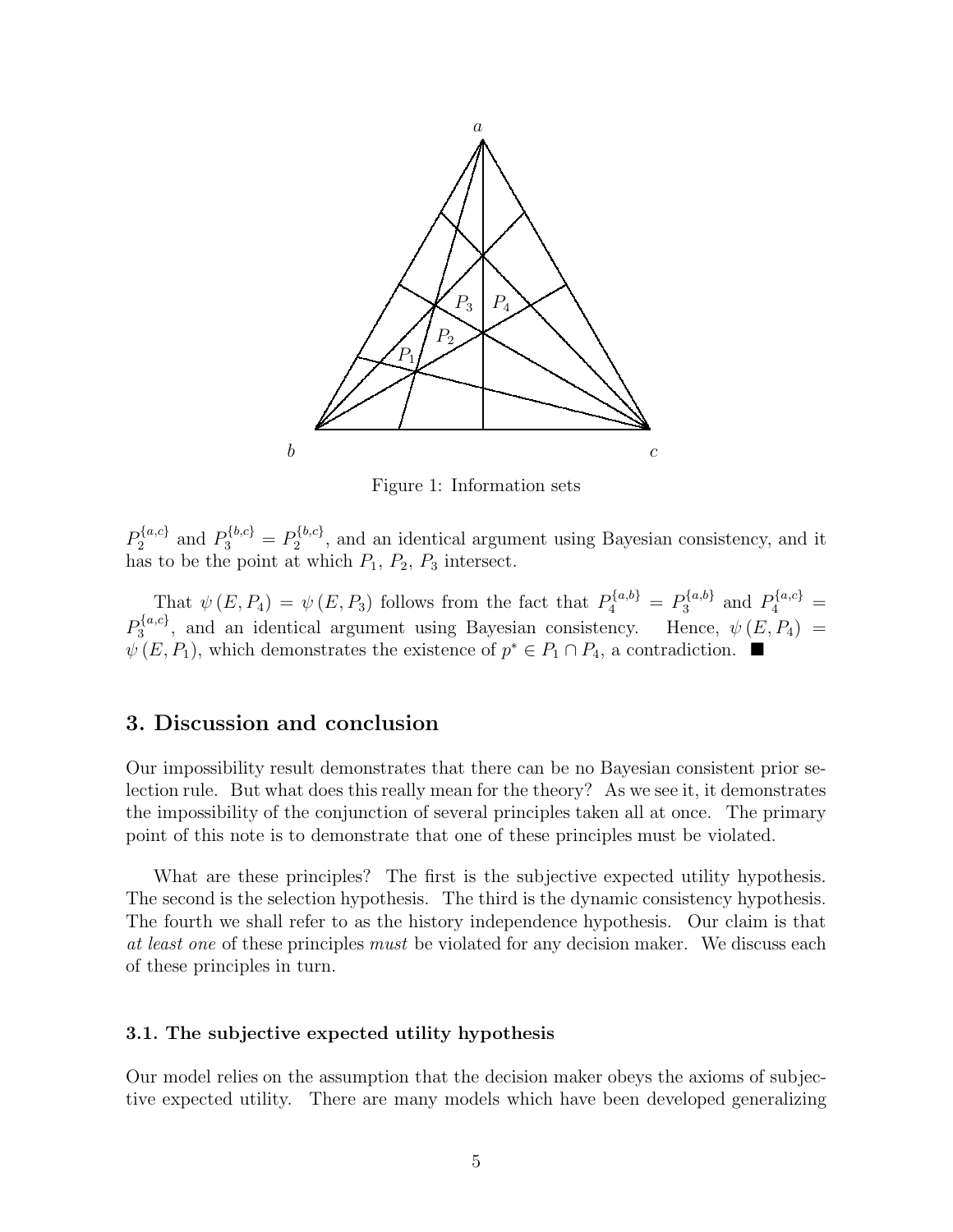

Figure 2: Constructing Bayesian updates of information sets

subjective expected utility (for example, see Gilboa and Schmeidler [10] and Schmeidler [17]). These models are originally developed to accommodate the "Ellsberg paradox." The Ellsberg paradox demonstrates a type of nonseparability in beliefs. One version of the paradox works like this: An urn is filled with three colors of balls. They are colored either blue, green, or red. Two-thirds of the balls are either blue or green, and one third is red. A decision maker is offered a choice between a bet on the draw of a blue or green ball or a bet on the draw of a red or green ball. Many decision makers prefer the first bet, as the total proportion of blue and green balls is known. However, when offered a choice between a bet on the draw of a blue ball or on the bet on the draw of a red ball, many decision makers would prefer the second bet But such a decision maker cannot conform to the subjective expected utility axioms. Of course, an agent who does not even select a prior violates the most basic of our assumptions. Hence, such a decision maker is not ruled out by our other axioms. However, in the appendix, we show that an agent whose behavior conforms to the multiple priors model [10] and who uses a prior-by-prior updating rule *also cannot exist*, at least when she always makes a nontrivial selection from the information set given to her.

#### **3.2. The selection hypothesis**

The next possibility we mention is the idea that a decision maker need not select a prior belonging to the set of priors that is revealed to her. While this is of course possible, for a "rational" decision maker, some very mild requirements on behavior will rule this out. Suppose that the utility index of a decision maker is affine (one can do this in the Anscombe-Aumann theory) and that the decision maker's behavior satisfies the following. For every possible prior in the information set, the expectation of a given bet is greater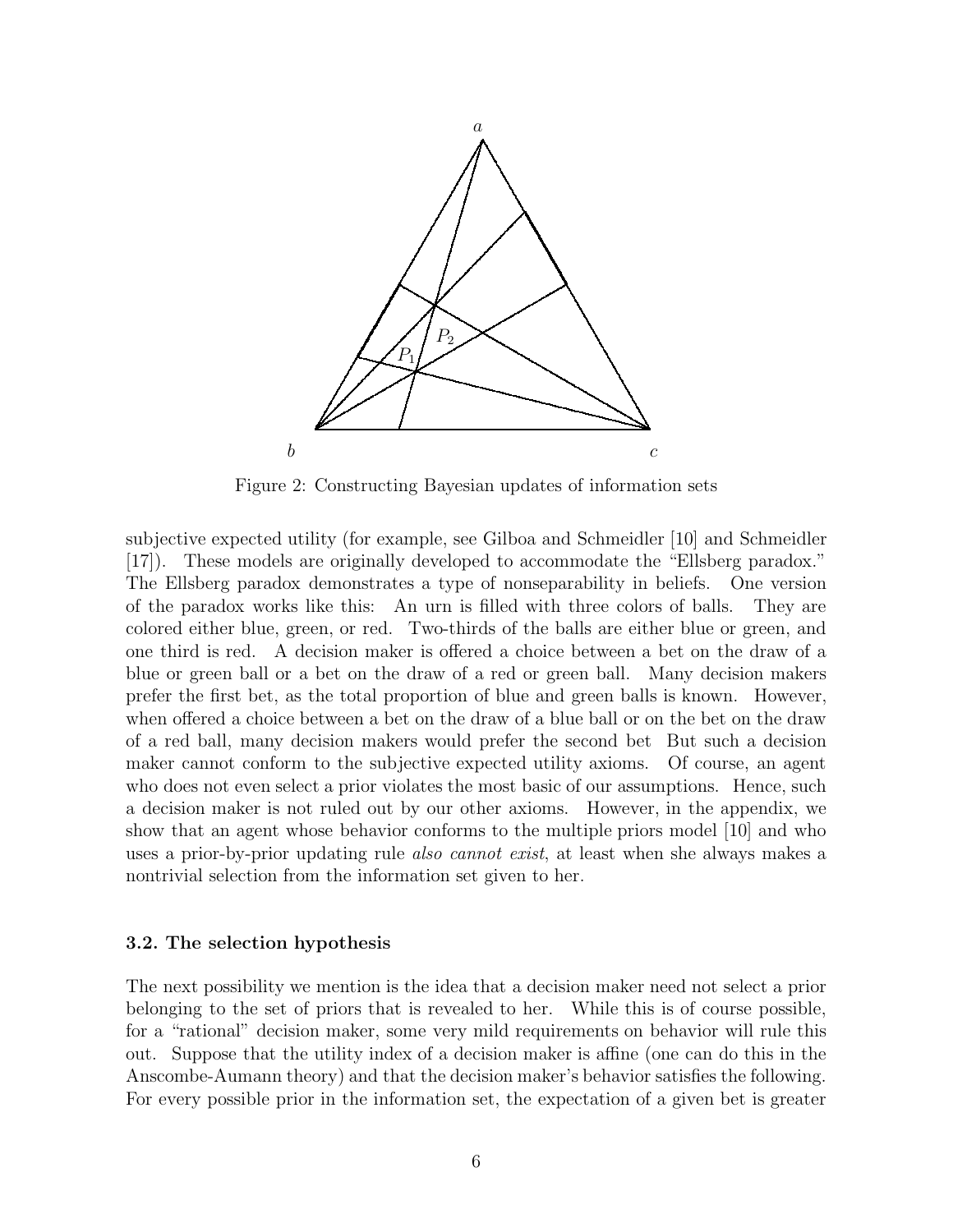than zero. If she would always accept such a bet under her subjective prior, then a simple separation argument establishes that she must select a prior from the information given to her. Nevertheless, a decision maker who does not always select a prior from the information set offered to her is not ruled out by our remaining assumptions.

#### **3.3. The dynamic consistency hypothesis (Bayesian updating)**

What about an expected utility agent who does not update her prior in a Bayesian fashion? Indeed, this is again observed often in the experimental literature, and a new theoretical literature has risen up to explain this type of behavior (see Epstein [5] and Epstein et al. [7]). Bayesian updating and dynamic consistency are implicit in many axiomatizations of subjective expected utility (see for example, Epstein and LeBreton [6]) Nevertheless, an agent who does not update her prior according to Bayes' rule escapes the impossibility result.

#### **3.4. The history independence hypothesis**

We lastly discuss the idea of history independence built into our model. Starting from a particular set of states, when a certain state is ruled out, the decision maker is not allowed to take into consideration the original problem being faced. Thus, two information sets whose Bayesian updates induce the same new information set are treated equivalently after updating. Independence of this type is implicit in the decision maker. Non-expected utility models suggest that it may be normatively sound to allow decisions to depend on the original information set before updating (see, for example, Machina [15], who expounds upon the argument in an objective setting). Thus, the only remaining way to avoid our impossibility result is to allow the choice of a prior to depend nontrivially on any original information set faced in the past. As mentioned in the introduction, a decision maker of this type may face two situations which are identical in their information, but behave differently depending on how she arrived at this information.

#### **3.5. Conclusion**

All of the preceding types of behavior have been discussed before in the literature. Each of them has been recognized by decision theorists, and argued both experimentally and normatively for many years. What is new here is the *mathematical necessity* of behavior of one of the preceding types. In the Appendix, we show that the situation does not change much when moving to the multiple priors model with prior-by-prior updating. While multiple priors decision makers exist that are Bayesian consistent, such decision makers exhibit pathological behavior. For a large class of information sets (including those which are the convex hulls of two priors), such a decision maker is not allowed to make any kind of subjective judgment. Her set of subjective priors must coincide with the objective information given to her. This is a powerful statement about the behavior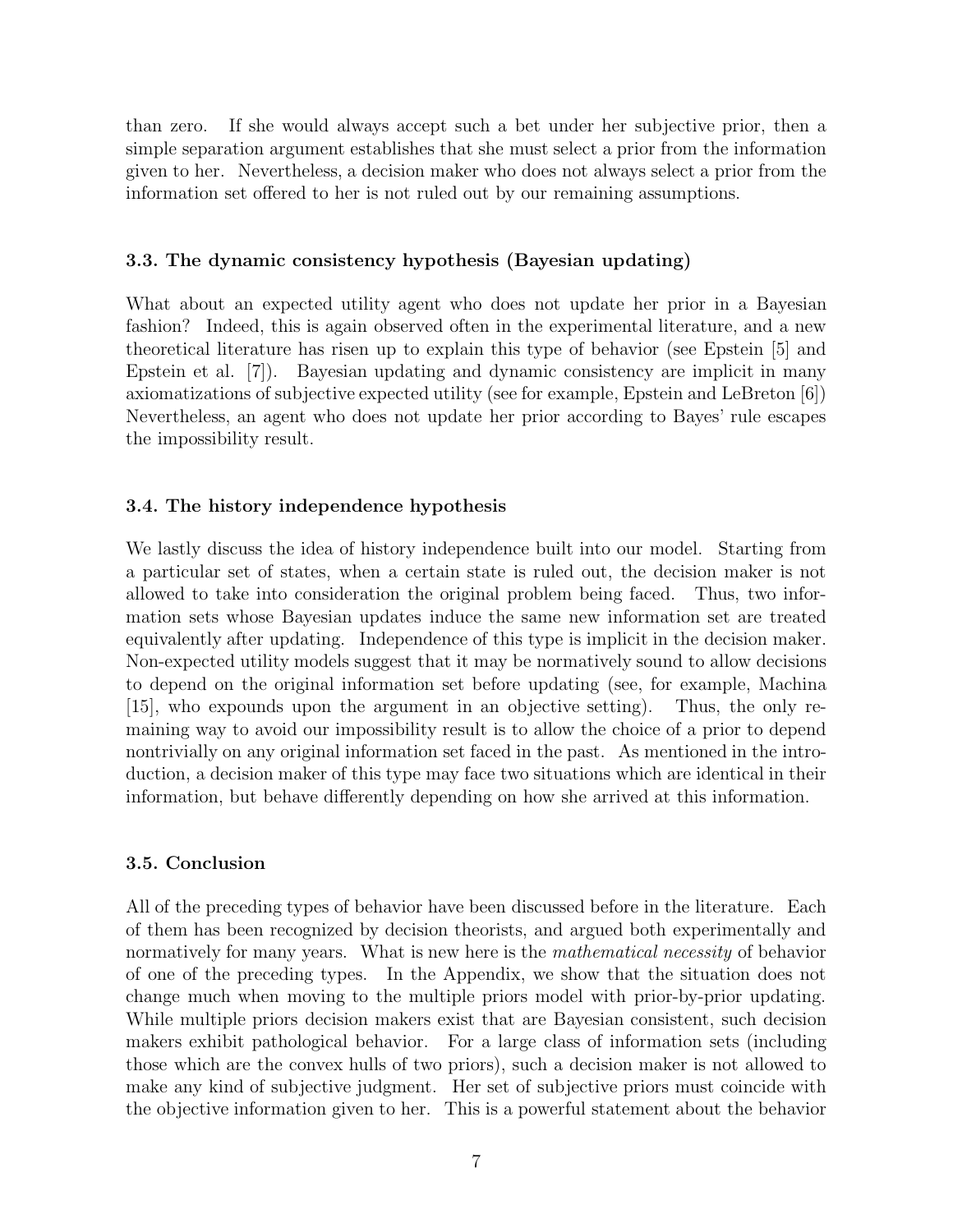of decision makers facing objective information in the form of a set of priors. Such a decision maker, when facing certain sets, is required to use the objective information as subjective information. Note that the setup of the standard Ellsberg paradox mentioned above is the convex hull of two priors, so this is in the realm of our corollary (up to some modification–we have worked throughout with probability measures with full support in order to make our results more powerful. The classical Ellsberg paradox uses an information set that includes probability measures without full support. However, the argument is easily extended to such information sets).

#### **4. Appendix: Set-valued selections**

When set-valued selections are allowed, obviously the identity mapping is Bayesian consistent. However, below we show that there is no 'nontrivial' selection which is Bayesian consistent. Set-valued selections are interesting as there is a large literature devoted to the "multiple priors" model, initiated axiomatically by Gilboa and Schmeidler [10]. In this model, the decision maker forms a set of priors as her subjective belief. The *subjective* prior-by-prior updating rule is often advocated as a method of updating ambiguous beliefs (though there is not nearly as much consensus on this issue as there is in the subjective expected utility case).

Let us redefine the problem so as to include set-valued selections.

A **prior selection problem** consists of a nonempty subset of  $\Omega$ , say, E, and a set  $P \in \mathcal{P}(E)$ . The domain of all prior selection problems will be written X, and the domain of all prior selection problems  $(E, P)$  for which  $P \in \mathcal{P}^{fs}(E)$  is denoted  $\mathcal{X}^{fs}$ .

A **prior selection rule** is a function  $\psi: \mathcal{X} \to \bigcup_{E \in 2^{\Omega} \setminus \mathcal{O}} \mathcal{P}(E)$ , such that for all  $(E, P) \in \mathcal{X}, \psi(E, P) \subset P$ . A full support prior selection rule takes as domain  $\mathcal{X}^{fs}$ .

Similarly as before, for all nonempty  $E \subset \Omega$ , and for all nonempty  $F \subset E$ , for all  $P \subset \mathcal{P}^{fs}(E)$ , the set  $P^F \subset \mathcal{P}^{fs}(F)$  is given by

$$
P^{F} \equiv \left\{ \frac{p}{p(F)} \vert_{2^{F}} : p \in P \right\}.
$$

Hence,  $P<sup>F</sup>$  is simply that set of probabilities that results from updating P prior-by-prior.

A full support prior selection rule is **Bayesian consistent** if for all  $(E, P) \in \mathcal{X}^{fs}$ , and for all nonempty  $F \subset E$ ,  $\psi(F, P^F) = \psi(E, P)^F$ . Also, a selection rule  $\psi$  is **proper** if  $\psi(E, P)$  is a proper subset of P whenever P is non-singleton.

**Corollary 1:** Suppose that  $|\Omega| > 3$ . Then there is no full support prior selection rule that is proper and Bayesian consistent.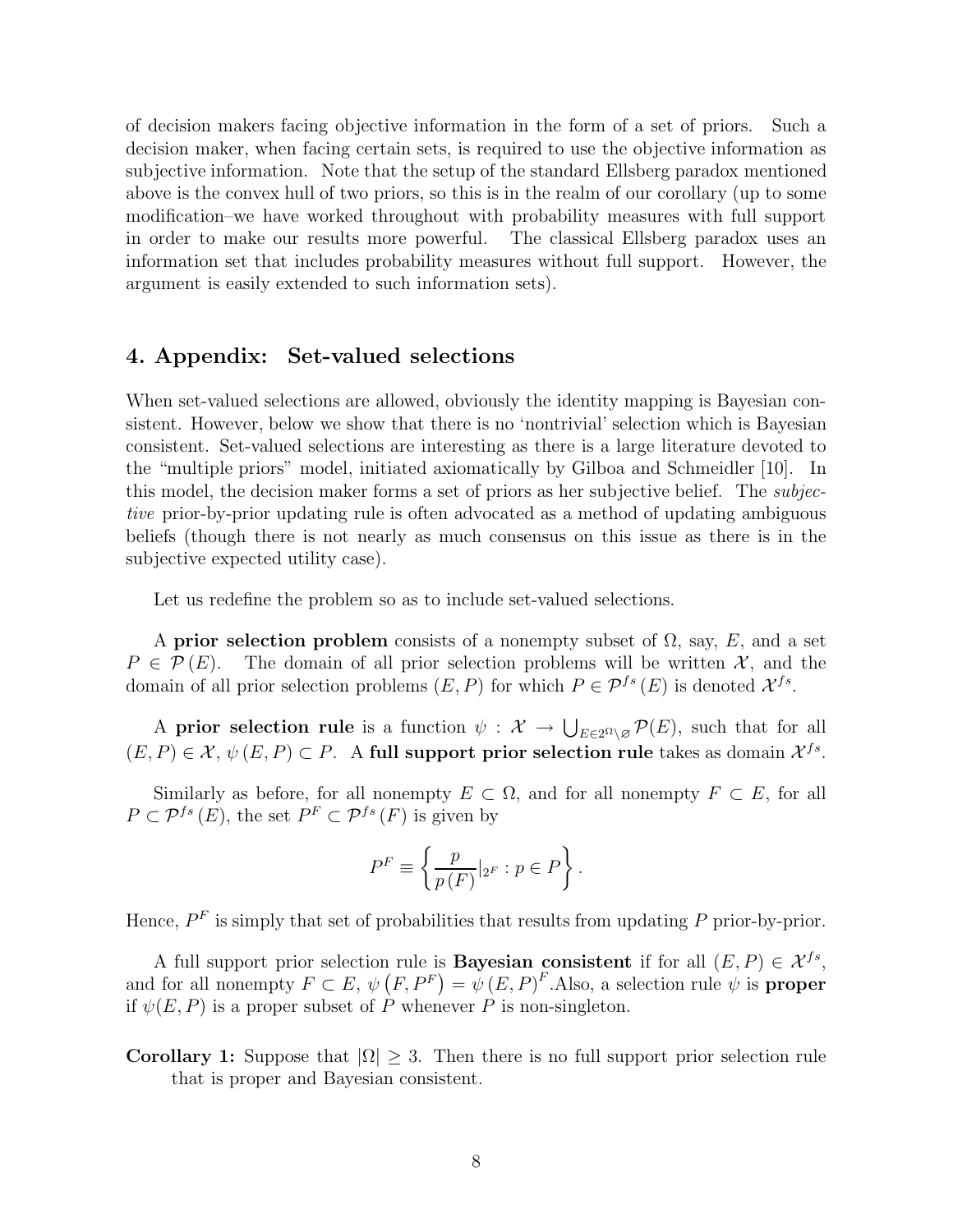**Proof.** Suppose, by means of contradiction, that a full support prior selection rule exists that is both proper and Bayesian consistent, say,  $\psi$ . We will derive a contradiction.

Note that for all  $(E, P) \in \mathcal{X}^{fs}$  and for all  $F \subset E$ ,

$$
\psi(F, \psi(F, P^F)) = \psi(F, \psi(E, P)^F) = \psi(E, \psi(E, P))^F,
$$

by a double application of Bayesian consistency. Thus, define  $\psi^1(E,P) \equiv \psi(E,P)$ , and for any  $n \in \mathbb{N}$  with  $n > 1$ , define  $\psi^n(E, P) \equiv \psi(E, \psi^{n-1}(E, P))$ . Observe by induction that  $\psi^n$  is Bayesian consistent for all *n*.

For all  $(E, P) \in \mathcal{X}^{fs}$ , define

$$
\psi^*(E, P) \equiv \lim_{n \to \infty} \psi^n(E, P).
$$

(Note that this limit is well-defined, as  $\psi^n(E,P)$  is a nested sequnce of convex, compact sets. Clearly,  $\psi^*(E, P) \neq \emptyset$ .)

We claim that  $\psi^*$  is Bayesian consistent. But this is trivial; for all  $(E, P) \in \mathcal{X}^{fs}$ ,

$$
\psi^{n}\left(E,P^{F}\right)=\psi^{n}\left(E,P\right)^{F},
$$

so that clearly

$$
\psi^* (E, P^F)
$$
  
=  $\lim_{n \to \infty} \psi^n (E, P^F)$   
=  $\lim_{n \to \infty} [\psi^n (E, P)^F]$   
=  $\left[ \lim_{n \to \infty} \psi (E, P) \right]^F$   
=  $\psi^* (E, P)^F$ .

The third equality here is a kind of continuity in projection and is simple to verify.

There are now two possibilities. Either  $\psi^*$  is singleton valued, in which case we obtain an immediate contradiction to our original theorem. Otherwise, there exists some  $(E, P) \in \mathcal{X}^{fs}$  for which  $\psi^*(E, P)$  is set valued. Clearly,  $(E, \psi^*(E, P)) \in \mathcal{X}^{fs}$ . Then  $\psi(E, \psi^*(E, P)) = \psi^*(E, P)$  (by definition of  $\psi^*$ ), and hence  $\psi$  is clearly not proper. Either way leads to a contradiction.  $\blacksquare$ 

The preceding corollary indicates that the most natural selection rule for a multiple prior decision maker who uses the prior-by-prior updating rule is to select the entire information set. In fact, the corollary can be used to show that for all information sets P which are the convex hull of at most two points, any Bayesian consistent full support prior selection rule must coincide with the identity.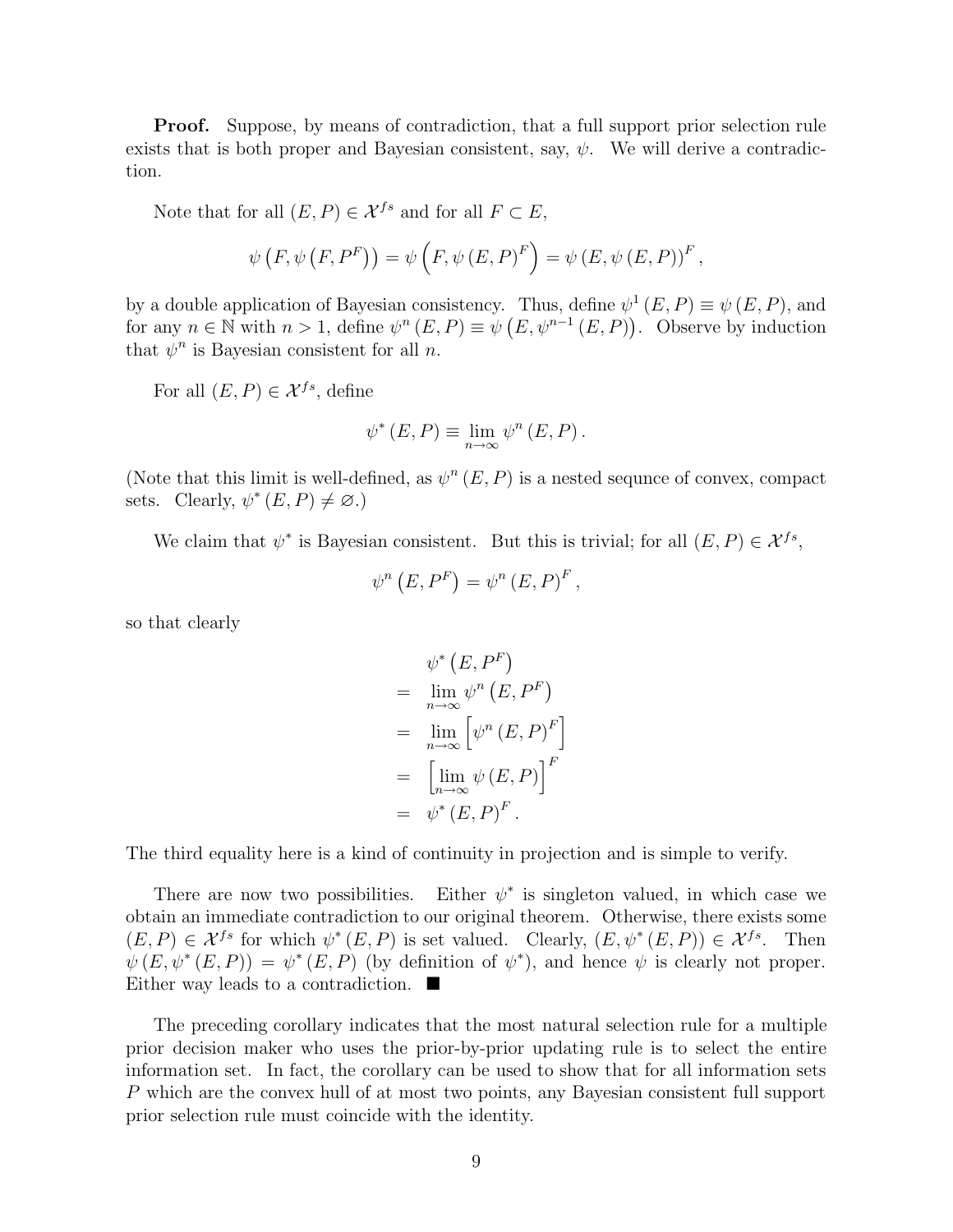# **Corollary 2:** Suppose that  $|\Omega| \geq 3$ . Let  $\psi$  be a full support Bayesian consistent prior selection rule, and let  $(E, P) \in \mathcal{X}^{fs}$  such that  $P =$  $\{\lambda p + (1 - \lambda) q : p, q \in \Delta(E), \lambda \in [0, 1]\}.$  Then  $\psi(E, P) = P$ .

**Proof.** By Corollary 1, any full support Bayesian consistent prior selection rule  $\psi$ cannot be proper; hence, there exists  $(E, P) \in \mathcal{X}^{fs}$  for which P is non-singleton, and for which  $\psi(E, P) = P$ . Since P is nonsingleton,  $|E| \geq 2$ . If  $|E| > 2$ , then there exist  $\omega_1, \omega_2 \in E$  and  $p_1, p_2 \in P$  for which  $\frac{p_1(\omega_2)}{p_1(\omega_1)} < \frac{p_2(\omega_2)}{p_2(\omega_1)}$ . Let  $F = {\omega_1, \omega_2}$ . Clearly,  $P^F$  is nonsingleton. By Bayesian consistency,  $\psi(F, P^F) = \psi(E, P)^F = P^F$ . This argument establishes that we may without loss of generality assume that  $|E| = 2$ .

Let  $\omega_3 \in \Omega \setminus {\omega_1, \omega_2}$ , and let  $E' = {\omega_1, \omega_3}$ . Let  $P' \in \mathcal{P}^{fs}(E')$  be arbitrary. We claim that  $\psi(E', P') = P'$ . If P' is a singleton, this is obvious. Otherwise, let  $p, q \in P$ be extreme points of P for which  $p(\omega_1) > q(\omega_1)$ , and let  $p', q' \in P'$  be extreme points of P' for which  $p'(\omega_1) > q'(\omega_1)$ . Let  $G = {\omega_1, \omega_2, \omega_3}$ , and define  $p^*, q^* \in \Delta^{fs}(G)$  so that

$$
\frac{p^*(\omega_1)}{p^*(\omega_2)} = \frac{p(\omega_1)}{p(\omega_2)},
$$
  

$$
\frac{p^*(\omega_1)}{p^*(\omega_3)} = \frac{p'(\omega_1)}{p'(\omega_3)},
$$
  

$$
\frac{q^*(\omega_1)}{q^*(\omega_2)} = \frac{q(\omega_1)}{q(\omega_2)},
$$

and

$$
\frac{q^{\ast}\left(\omega_{1}\right)}{q^{\ast}\left(\omega_{3}\right)}=\frac{q^{\prime}\left(\omega_{1}\right)}{q^{\prime}\left(\omega_{3}\right)}.
$$

Note that these linear inequalities in addition to the fact that  $p^*$  and  $q^*$  are probability measures, uniquely determine  $p^*$  and  $q^*$ . Define  $Q \in \mathcal{P}^{fs}(G)$  as  $Q =$  $\{\lambda p^* + (1-\lambda) q^* : \lambda \in [0,1]\}.$  Clearly,  $Q^E = P$  and  $Q^{E'} = P'$ . Moreover, as  $p \in \psi(E, P)$  and as  $\psi(E, P) = \psi(G, Q)^E$ , it must be that  $p^* \in \psi(G, Q)$  (as  $p^*$  is the unique element of Q for which  $p^*(\cdot|G) = p$ . A similar argument establishes that  $q^* \in \psi(G, Q)$ . Hence,  $\psi(G, Q) = Q$ , and by Bayesian consistency, we conclude

$$
P' = Q^{E'}\n= \psi (G, Q)^{E'}\n= \psi (E', Q^{E'})\n= \psi (E', P').
$$

It is now trivial to extend the argument to all problems  $(E, P) \in \mathcal{X}^{fs}$  for which  $|E| = 2$ and P is of the required form. Now, let  $(E, P) \in \mathcal{X}^{fs}$  be arbitrary, where P is of the required form. It is clear that  $\psi(E, P) = P$ ; otherwise, there exists some  $F \subset E$  such that  $|F| = 2$  and  $\psi(E, P)^F$  is a proper subset of  $P^F$ .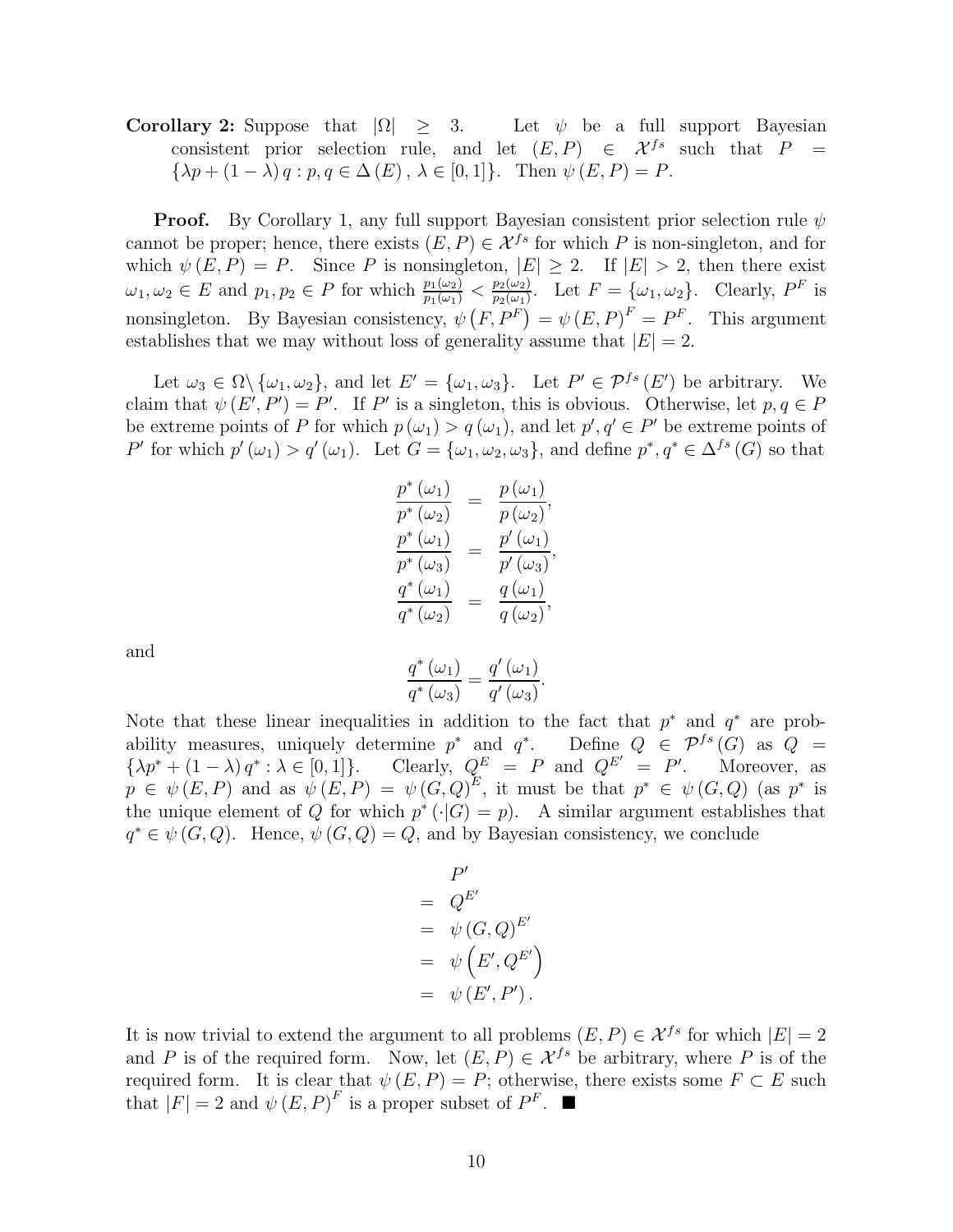This statement is quite strong. It says that for the special case in which an information set is the convex hull of two priors, *no subjective judgment is permitted*. In fact, the argument is easy to generalize to certain classes of simplicies, but we will not provide such a statement.

# **References**

- [1] D.S. Ahn, Ambiguity without a state space, Working paper, Stanford University, 2003.
- [2] F.J. Anscombe and R. Aumann, A definition of subjective probability, *Annals of Mathematical Statistics* 34 (1963), 199-205.
- [3] E. Damiano, Choice under limited uncertainty, mimeo, Yale University, 1999.
- [4] D. Ellsberg, Risk, ambiguity, and the Savage axioms, *Quarterly Journal of Economics* 75 (1961), 643-669.
- [5] L. Epstein, An axiomatic model of non-Bayesian updating, mimeo, University of Rochester, 2003.
- [6] L. Epstein and M. LeBreton, Dynamically consistent beliefs must be Bayesian, *Journal of Economic Theory* 61 (1993), 1-22.
- [7] L. Epstein, J. Noor, and A. Sandroni, Non-Bayesian updating: a theoretical framework, University of Rochester, 2005.
- [8] T. Gajdos, J.-M. Tallon, and J.-C. Vergnaud, Decision making with imprecise probabilistic information, *Journal of Mathematical Economics* 40 (2004), 647-681.
- [9] T. Gajdos, J.-M. Tallon, and J.-C. Vergnaud, Coping with imprecise information: A decision theoretic approach,
- [10] I. Gilboa and D. Schmeidler, Maxmin expected utility with nonunique prior, *Journal of Mathematical Economics* 18 (1989), 141-153.
- [11] I. Gilboa and D. Schmeidler, Updating ambiguous beliefs, *Journal of Economic Theory* 59 (1993), 33-49.
- [12] I. Gilboa and D. Schmeidler, Case-based decision theory, *Quarterly Journal of Economics* 110 (1995), 605-639.
- [13] T. Hayashi, Information, subjective belief, and preference, mimeo, University of Texas, Austin, 2003.